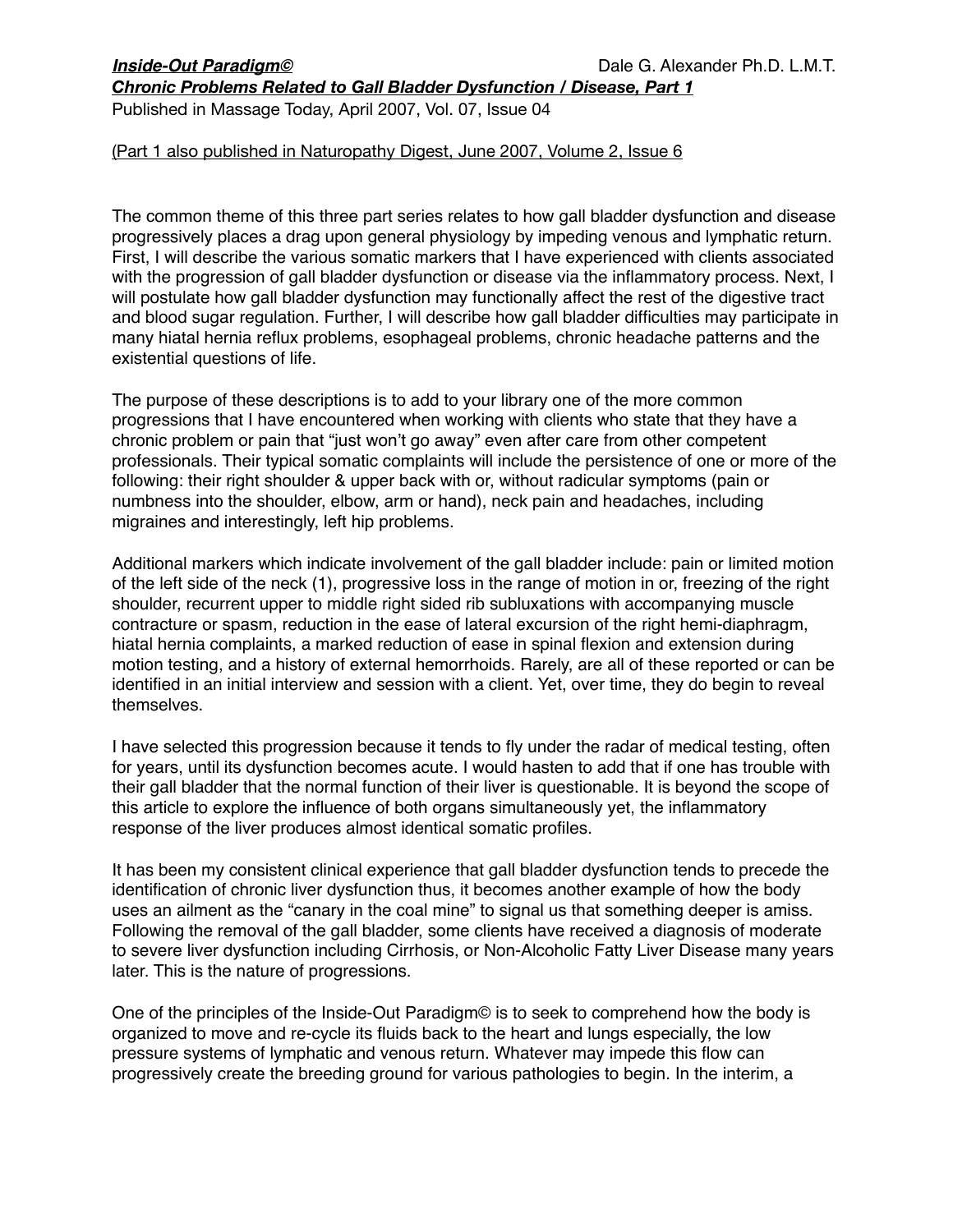*Chronic Problems Related to Gall Bladder Dysfunction / Disease, Part 1*

Published in Massage Today, April 2007, Vol. 07, Issue 04

client's quality of life is insidiously diminished. Our role in therapeutic touch is to enhance their quality of life and to serve as part of their early detection team.

The following description is anecdotal and represents extrapolations of functional physiology (how one thing may relate to another) that are based on my clinical experience. Please, do not consider these ideas to be proven fact.

I propose that varying degrees of gall bladder dysfunction is an unidentified variable in many somatic profiles because of its "anatomic centrality". In normal anatomic position, which can vary, it sits; just adjacent, to the inferior vena cava, in fascial communication with the portal vein of the liver, just anterior to the transverse colon and in approximation to the abdominal confluence of lymph trunks, often referred to as the cisterna chyli (2).

Inflammation of the gall bladder in response to neural excitation or gall stone formation can literally decrease the "rate of flow" of the fluids within the low pressure venous & lymphatic vessels. When inflamed, the gall bladder swells to occupy more space thus pushing on these more flexible tubes and a "pinched hose effect" is created. The reduction of the timely return of these fluids back to the heart and lungs places an accretive strain upon the many tasks of maintaining physiologic homeostasis and upon a client's perception of life and themselves.

The most common error any practitioner makes is to predict that emotional factors are the primary source or, that physical factors are the primary source of a chronic problem. In my experience, both represent slices of the pie that may contribute to resolving the chronic problems of clients.

According to Dr. Barral, the developer of Visceral Manipulation, the gall bladder tends to be the most reactive organ outside of the brain and spinal cord to emotionally charged events. For example, receiving the news that a loved one has died, witnessing an accident, or being unexpectedly fired from one's employment are among many possible triggering events (1).

"Sympathetic innervation of the gall bladder is from the celiac ganglion, and innervation from its peritoneal surface from the phrenic nerve. Contraction of smooth muscle within its walls depends on the vagus nerve, i.e., biliary excretion is under parasympathetic control" (3). In my articles on the Phrenic Circuit, I endeavored to set a foundation for how the body distributes these internal tensions through its complex neural net and specifically within the shared cervical portions of the spinal cord which overlap the origins of both the phrenic nerves and the brachial plexuses(4). The latter being the vitalizing source for the shoulders & upper extremities.

It is the presence of chronic inflammation that we need to hold clear in our field of awareness. Its presence is inferred by the persistence of the somatic complaints detailed earlier. I have personally worked with people for many years until the underlying source(s) of their somatic complaints emerged. This is how I may offer a description of this progression to you. Acute inflammation of the gall bladder and/or the passage of a gallstone stuck in the common bile duct usually requires some medical attention.

It is prudent for us to refer clients to their physicians when we suspect such a chronic problem and/or when our best efforts fail. Usually blood tests and an ultrasound scan are ordered to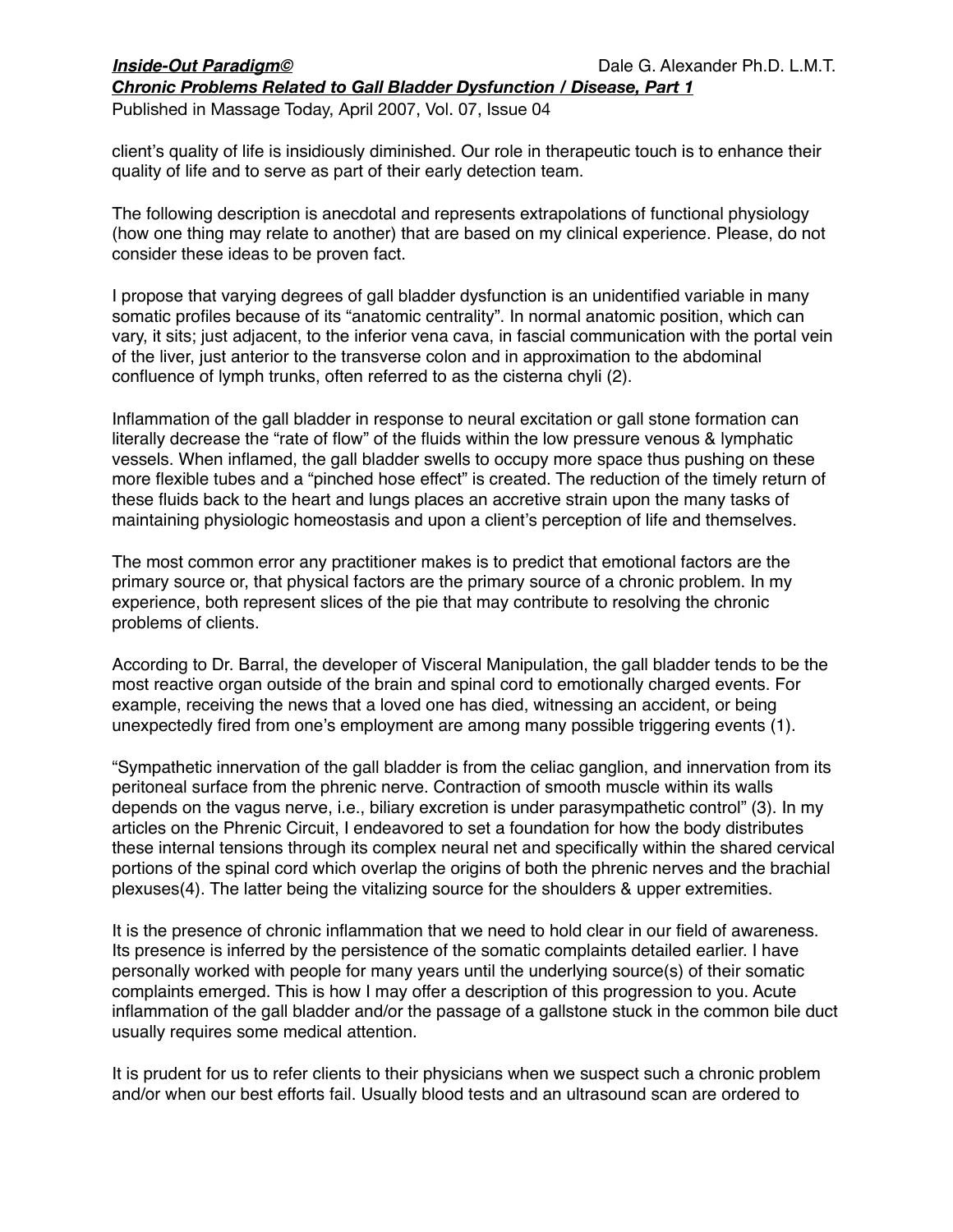*Chronic Problems Related to Gall Bladder Dysfunction / Disease, Part 1*

Published in Massage Today, April 2007, Vol. 07, Issue 04

check for the presence of gallstones and any possible infection. Quite often, if there are no stones, the notion that the gall bladder is a relevant variable is dismissed. There is a second test called the Function Test to check if the gall bladder is actually working at all. It is important for to educate our clients that this is an option. The test is not a pleasant experience as one is asked to swallow a liquid that places a demand upon the gall bladder while its capacity to function is being monitored. If it no longer is functioning, the possibility of infection or other pathologies developing increases. In one such instance the client's gall bladder was diagnosed as precancerous.

Gallstones are made up of calcium bile salts and cholesterol. The actual process of how and why they are formed elicits many possible opinions with little definitive conclusions. The statistics detailed in Dr. Barral's second book, Visceral Manipulation II, note that within the US, 8% of men and 20% of women over the age of 40 are affected by gall stones and that 2 million surgical procedures are performed every year to remove the gall bladder (3). Not all gallstones produce adverse symptoms paradoxically. Larger gallstones unable to exit the gall bladder may lie passively dormant for years. However, to my sensibilities they contribute to the organ's chronic inflammation and do have an effect upon venous & lymphatic drainage.

When initially interviewing a client take note of whether their parents, grandparents, or siblings have had such difficulties. Of all the somatic markers noted earlier, the progressive stiffening of the spine exhibited by a reduction of ease to flexion & extension during motion testing is an indication that the chronic problem is progressively affecting the client. I have seen this repeatedly.

I cited the case study of a client in an earlier article who had experienced the freezing of his right shoulder. All of my attempts to assist its re-mobilization failed. I encouraged him to see his physician and two large gallstones were found. Though encouraged by his physician to have them removed, he declined. Now, many years later, he is struggling with rectal cancer.

The inference here is not, to be taken as cause & effect. However, when fluids of the body are unable to find their way to all of its cells and/or its fluids are impeded from returning to the heart and lungs in a timely manner, it is my postulation that this does set the stage for many possible pathologies to emerge.

The main idea for your consideration is that gall bladder dysfunction and disease may progress in insidious and subtle ways. It is our responsibility to be alert to its possible presence and progression. For all of us, let us be aware that eating large quantities of fried, processed, heavily spicy, or greasy foods may contribute to gall bladder dysfunction.

In the second installment of this article I will describe what I speculate often happens when bile sludge or small gall stones partially or, fully occlude the opening through which both bile and pancreatic juices flow into the duodenal portion of the small intestine, its ramifications for digestion and elimination and its simultaneous role of reducing venous and lymphatic drainage and their timely return to the heart.